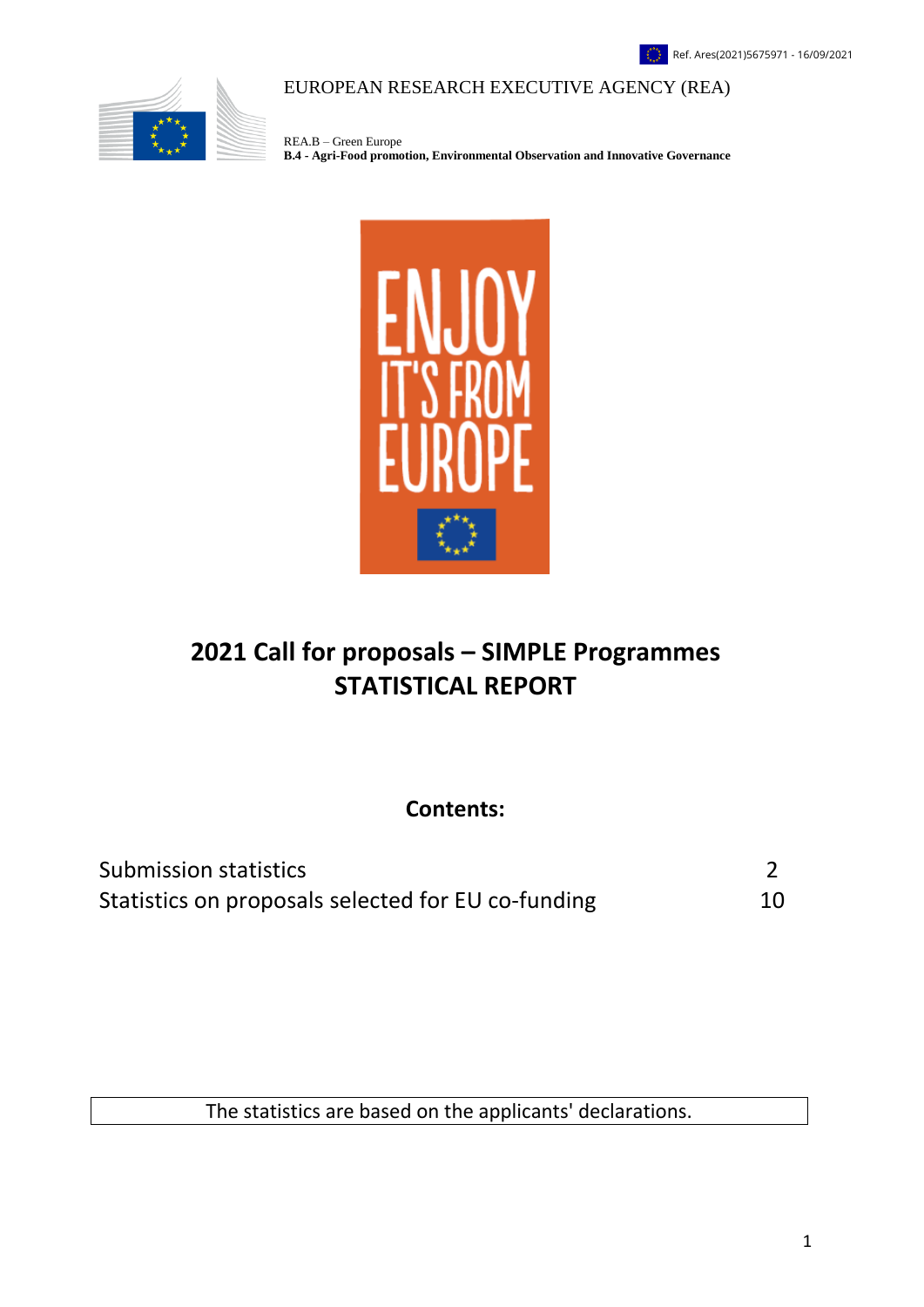#### **SUBMISSION STATISTICS**

#### <span id="page-1-0"></span>**1. Number of submitted proposals, volumes of requested grants and comparison with the available budget**

| <b>Topic</b>                     | <b>Number of</b><br>submitted<br>proposals | <b>Total of</b><br>requested<br>grants (EUR) | <b>Available</b><br>budget (EUR) | <b>Ratio of</b><br>requested /<br>available $1$ |
|----------------------------------|--------------------------------------------|----------------------------------------------|----------------------------------|-------------------------------------------------|
| AGRIP-SIMPLE-                    | 24                                         | 23.908.309,45                                | 5.000.000                        | 478%                                            |
| 2021-IM-EU QS                    |                                            |                                              |                                  |                                                 |
| AGRIP-SIMPLE-<br>2021-IM-ORGANIC | 14                                         | 29.552.160                                   | 6.000.000                        | 493%                                            |
| AGRIP-SIMPLE-                    |                                            |                                              |                                  |                                                 |
| 2021-IM-                         | 15                                         | 17.008.493                                   | 6.000.000                        | 284%                                            |
| <b>SUSTAINABLE</b>               |                                            |                                              |                                  |                                                 |
| AGRIP-SIMPLE-                    |                                            |                                              |                                  |                                                 |
| 2021-IM-PROPER-                  | 7                                          | 14.896.878                                   | 9.100.000                        | 164%                                            |
| <b>DIET</b>                      |                                            |                                              |                                  |                                                 |
| AGRIP-SIMPLE-                    |                                            |                                              |                                  |                                                 |
| 2021-IM-                         | 11                                         | 13.066.644                                   | 6.000.000                        | 216%                                            |
| <b>CHARACTERISTICS</b>           |                                            |                                              |                                  |                                                 |
| AGRIP-SIMPLE-                    | 26                                         | 62.491.254                                   | 16.300.000                       | 383%                                            |
| 2021-TC-ASIA                     |                                            |                                              |                                  |                                                 |
| AGRIP-SIMPLE-                    |                                            |                                              |                                  |                                                 |
| 2021-TC-                         | 8                                          | 14.668.346                                   | 8.300.000                        | 177%                                            |
| <b>AMERICAS</b>                  |                                            |                                              |                                  |                                                 |
| AGRIP-SIMPLE-                    | 33                                         | 52.595.878                                   | 12.300.000                       | 428%                                            |
| 2021-TC-OTHERS                   |                                            |                                              |                                  |                                                 |
| AGRIP-SIMPLE-                    | 4                                          | 4.766.550                                    | 12.000.000                       | 40%                                             |
| 2021-TC-ORGANIC                  |                                            |                                              |                                  |                                                 |
| <b>Total</b>                     | 142                                        | 232.954.512,7                                | 81.000.000                       | 288%                                            |

 $1$  This amount indicates the ratio between the requested and the available budget (initial and reallocated).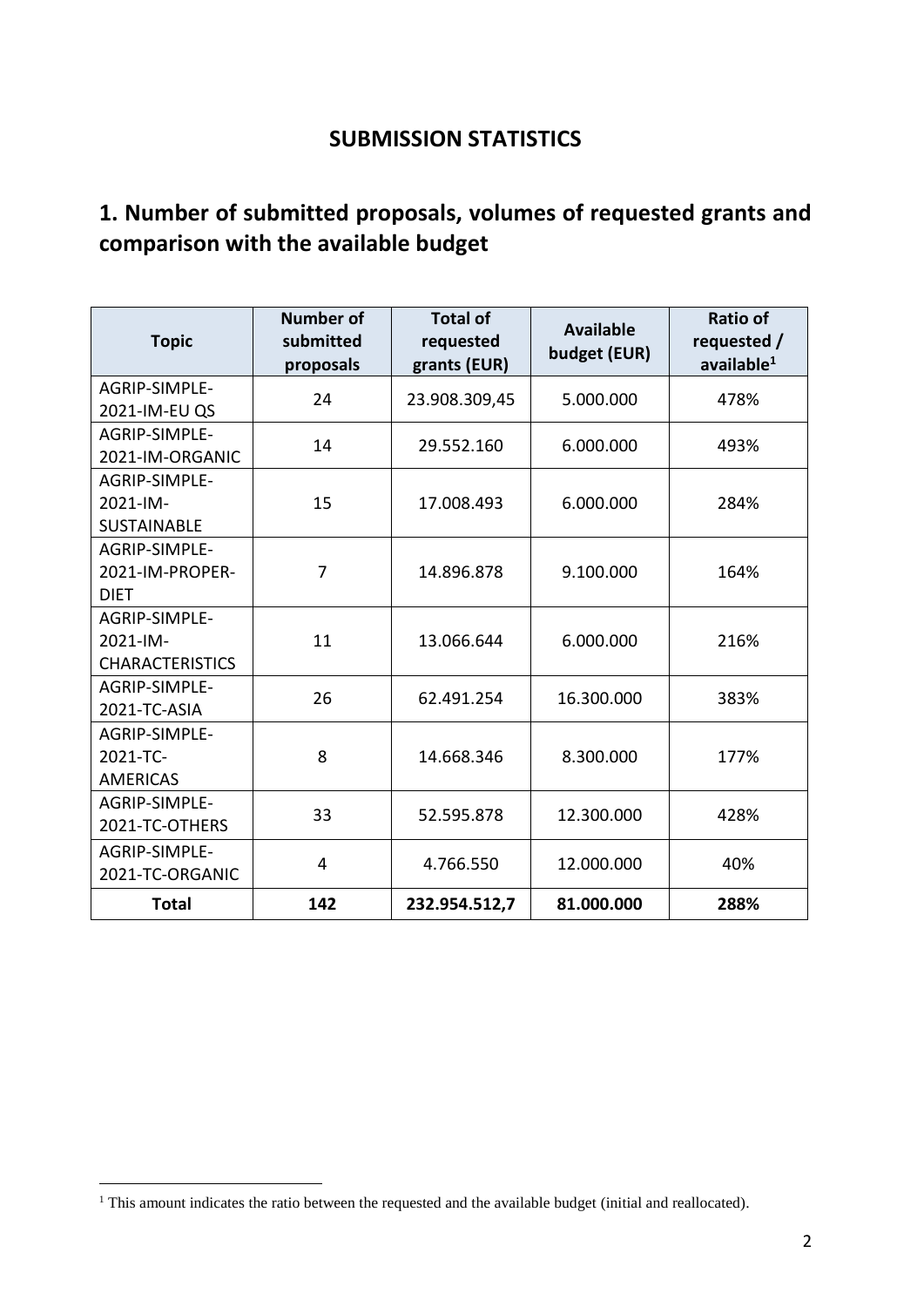## **2. Proposals by Member State**

| Country            | <b>Number of</b><br><b>COORDINATORS</b> | <b>Number of</b><br><b>PARTNERS</b> | <b>Total</b>            |
|--------------------|-----------------------------------------|-------------------------------------|-------------------------|
| Belgium            | 6                                       |                                     | $6\phantom{1}6$         |
| <b>Bulgaria</b>    | $\mathbf 1$                             |                                     | $\mathbf 1$             |
| Croatia            | $\mathbf 1$                             | 5                                   | 6                       |
| Czech Republic     | $\overline{2}$                          |                                     | $\overline{2}$          |
| Denmark            | $\mathbf 1$                             |                                     | 1                       |
| France             | 20                                      | 4                                   | 24                      |
| Greece             | 24                                      | $\overline{\mathbf{4}}$             | 28                      |
| Hungary            | $\mathbf 1$                             |                                     | 1                       |
| Ireland            | $\overline{\mathbf{4}}$                 |                                     | $\overline{\mathbf{4}}$ |
| Italy              | 37                                      | 45                                  | 82                      |
| Latvia             | $\overline{2}$                          |                                     | $\overline{\mathbf{2}}$ |
| Poland             | $\overline{7}$                          | $\overline{2}$                      | 9                       |
| Portugal           | $\mathbf 1$                             |                                     | $\overline{\mathbf{1}}$ |
| Romania            | 3                                       | $\mathbf{1}$                        | $\overline{\mathbf{4}}$ |
| Slovakia           | $\mathbf 1$                             |                                     | 1                       |
| Slovenia           | 5                                       |                                     | 5                       |
| Spain              | 20                                      | 8                                   | 28                      |
| Sweden             | $\mathbf{1}$                            |                                     | $\mathbf 1$             |
| The Netherlands    | 5                                       |                                     | 5                       |
| <b>Grand Total</b> | 142                                     | 69                                  | 211                     |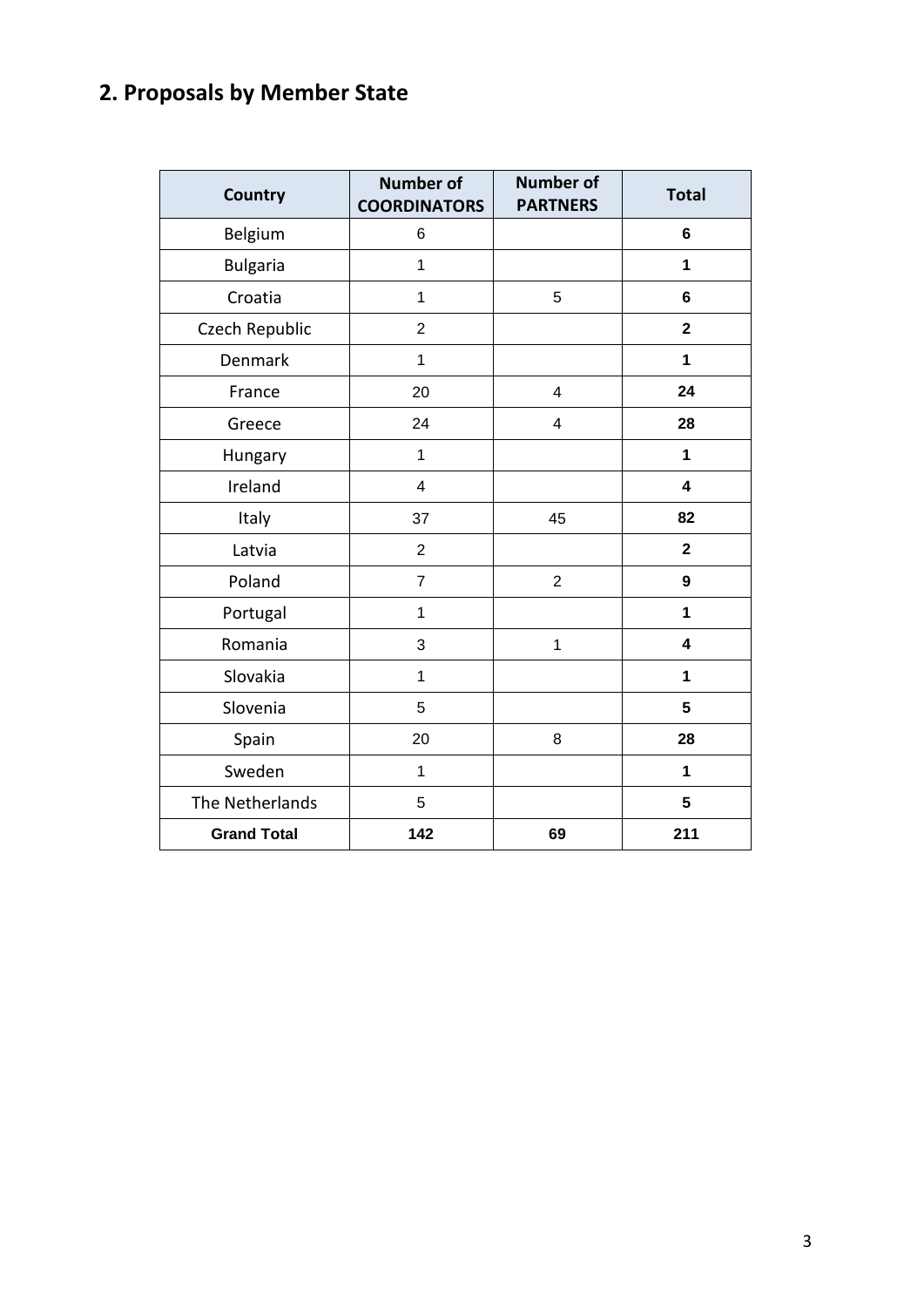#### **3. Number of submitted proposals by type of proposing organisation**

| Type of proposing organisation                          | <b>Number of applicants</b><br>(coordinators + partners) | % of total |
|---------------------------------------------------------|----------------------------------------------------------|------------|
| Agri-food sector body                                   | 25                                                       | 12         |
| Member State-level trade or<br>inter-trade organisation | 81                                                       | 38         |
| Producer association                                    | 83                                                       | 39         |
| Not defined <sup>2</sup>                                | 22                                                       | 10         |
| Total                                                   | 211                                                      | 100        |

### **4. Number of submitted proposals by quality scheme to be promoted**

| <b>Quality scheme</b>     | <b>Number of proposals</b> | % of total |
|---------------------------|----------------------------|------------|
| EU quality schemes        | 58                         | 41         |
| National quality schemes  | 21                         | 15         |
| Organic production method | 24                         | 17         |
| Outermost regions         | q                          | 6          |

#### **5. Proposals' target markets**

| <b>Target market</b>   | <b>Number of</b><br>proposals | <b>Ratio of all</b><br>submitted<br>proposals | <b>Requested</b><br><b>Budget</b> | Ratio of<br>requested<br>budget |
|------------------------|-------------------------------|-----------------------------------------------|-----------------------------------|---------------------------------|
| <b>INTERNAL MARKET</b> | 71                            | 50%                                           | 98.432.555,45                     | 42,3%                           |
| THIRD COUNTRIES        | 71                            | 50%                                           | 134.522.028                       | 57,7%                           |

<sup>&</sup>lt;sup>2</sup> This relates to the proposal PIECE where the type of applicant organisation couldn't be determined for the 22 partners as this information was not provided in the application.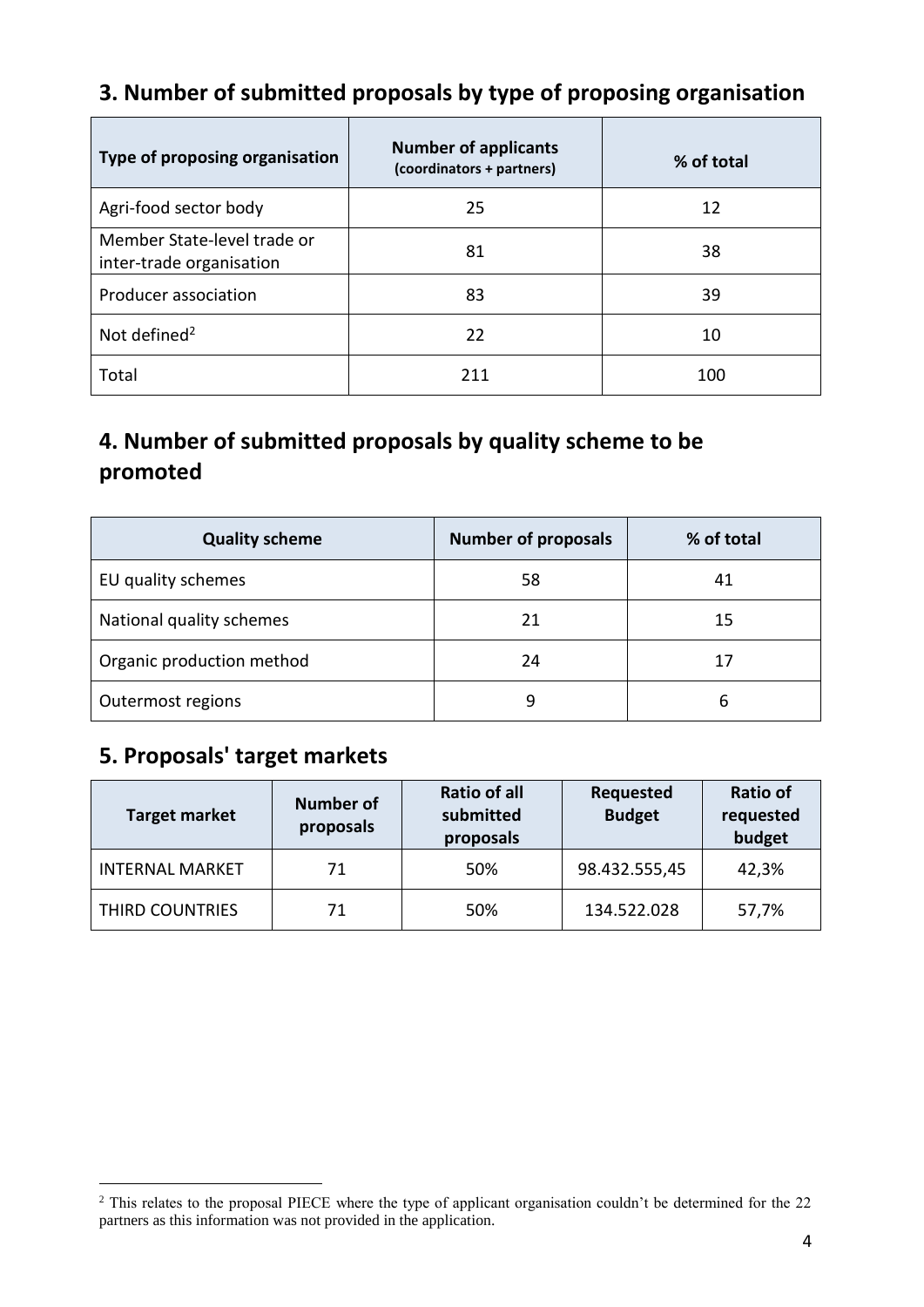#### **In detail:**

 $\overline{a}$ 

### **Internal market:**

| <b>Target country</b> | Number of proposals submitted<br>targeting this country | Ratio of all submitted proposals targeting<br>this country <sup>3</sup> |
|-----------------------|---------------------------------------------------------|-------------------------------------------------------------------------|
| Austria               | $\mathbf{3}$                                            | 4,2%                                                                    |
| Belgium               | 10                                                      | 14,1%                                                                   |
| <b>Bulgaria</b>       | $\mathbf{3}$                                            | 4,2%                                                                    |
| Croatia               | $\overline{2}$                                          | 2,8%                                                                    |
| Cyprus                | $\overline{2}$                                          | 2,8%                                                                    |
| Czech Republic        | 5                                                       | 7,0%                                                                    |
| Denmark               | 6                                                       | 8,5%                                                                    |
| Estonia               | $\mathbf 1$                                             | 1,4%                                                                    |
| France                | 20                                                      | 28,2%                                                                   |
| Germany               | 34                                                      | 47,9%                                                                   |
| Greece                | 7                                                       | 9,9%                                                                    |
| Hungary               | 4                                                       | 5,6%                                                                    |
| Italy                 | 23                                                      | 32,4%                                                                   |
| Latvia                | $\mathbf 1$                                             | 1,4%                                                                    |
| Lithuania             | $\mathbf{1}$                                            | 1,4%                                                                    |
| Luxemburg             | $\mathbf{1}$                                            | 1,4%                                                                    |
| Poland                | 7                                                       | 9,9%                                                                    |
| Portugal              | $\mathbf 1$                                             | 1,4%                                                                    |
| Romania               | 3                                                       | 4,2%                                                                    |
| Slovenia              | 6                                                       | 8,5%                                                                    |
| Slovakia              | $\overline{\mathbf{4}}$                                 | 5,6%                                                                    |
| Spain                 | 14                                                      | 19,7%                                                                   |
| Sweden                | $\boldsymbol{6}$                                        | 8,5%                                                                    |
| The Netherlands       | 4                                                       | 5,6%                                                                    |

<sup>&</sup>lt;sup>3</sup> The calculation is based on 71 submitted proposals targeting Internal market countries. Proposals may target several Member States.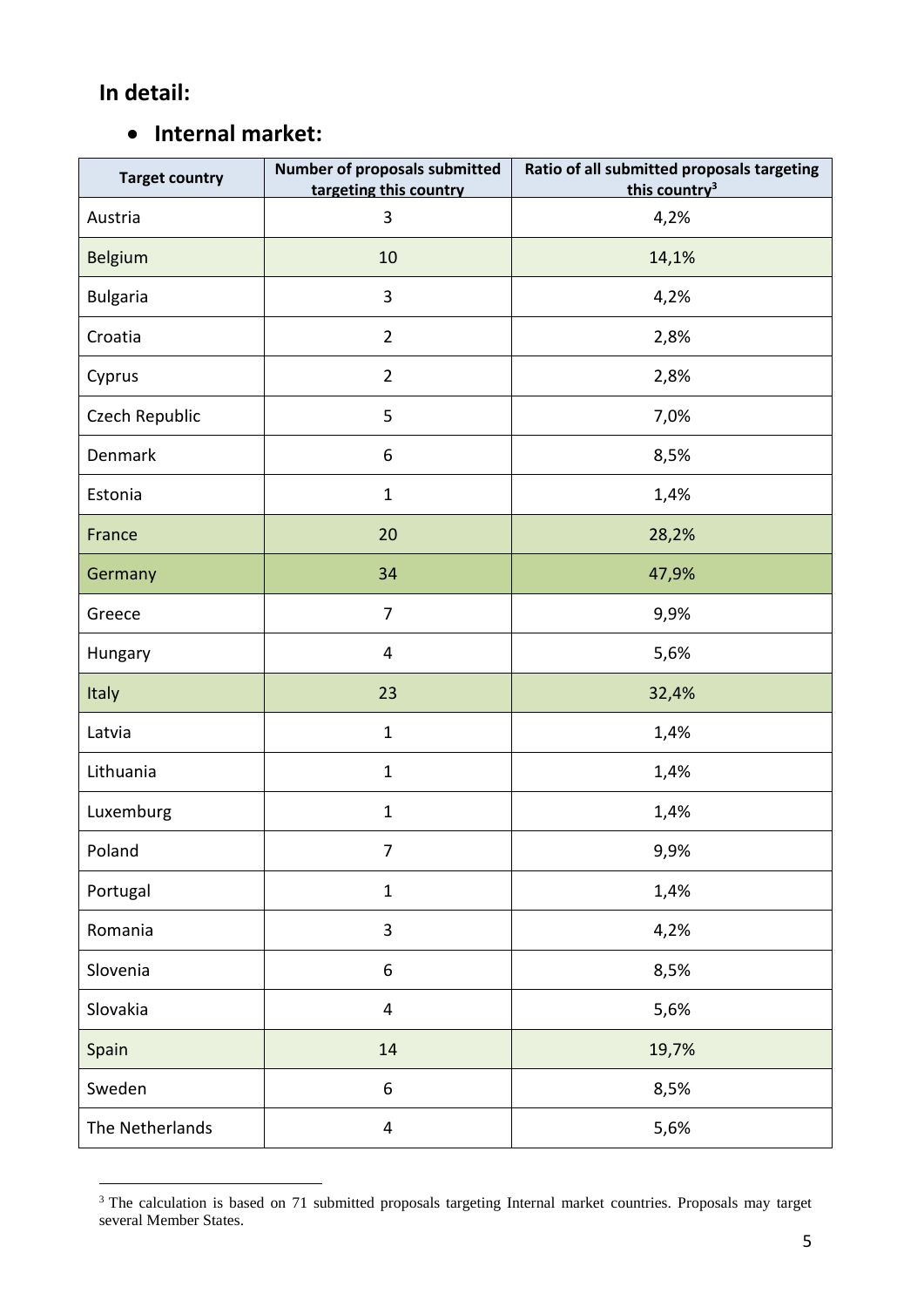#### **Third countries:**

| <b>Target country</b>     | Number of proposals submitted<br>targeting this country | Ratio of all submitted proposals<br>targeting this country <sup>4</sup> |
|---------------------------|---------------------------------------------------------|-------------------------------------------------------------------------|
| Albania                   | $\mathbf{1}$                                            | 1,4%                                                                    |
| Australia                 | $\mathbf 1$                                             | 1,4%                                                                    |
| <b>Bahrain</b>            | $\mathbf{1}$                                            | 1,4%                                                                    |
| Bosnia and<br>Herzegovina | $\overline{2}$                                          | 2,8%                                                                    |
| <b>Brazil</b>             | 5                                                       | 7,0%                                                                    |
| Canada                    | 4                                                       | 5,6%                                                                    |
| China                     | 12                                                      | 16,9%                                                                   |
| Colombia                  | 3                                                       | 4,2%                                                                    |
| Ecuador                   | $\mathbf{1}$                                            | 1,4%                                                                    |
| Egypt                     | $\overline{2}$                                          | 2,8%                                                                    |
| Hong Kong                 | 7                                                       | 9,9%                                                                    |
| Indonesia                 | $\overline{2}$                                          | 2,8%                                                                    |
| Israel                    | $\mathbf{1}$                                            | 1,4%                                                                    |
| India                     | $\overline{2}$                                          | 2,8%                                                                    |
| Japan                     | 17                                                      | 23,9%                                                                   |
| Jordan                    | $\overline{2}$                                          | 2,8%                                                                    |
| Kuwait                    | $\mathbf{1}$                                            | 1,4%                                                                    |
| Macedonia                 | $\mathbf{1}$                                            | 1,4%                                                                    |
| Mexico                    | $\overline{2}$                                          | 2,8%                                                                    |
| Montenegro                | $\mathbf{1}$                                            | 1,4%                                                                    |
| Malaysia                  | 3                                                       | 4,2%                                                                    |
| Nigeria                   | $\mathbf 1$                                             | 1,4%                                                                    |
| Norway                    | 3                                                       | 4,2%                                                                    |
| Oman                      | $\mathbf{1}$                                            | 1,4%                                                                    |

<sup>&</sup>lt;sup>4</sup> The calculation is based on 71 submitted proposals targeting Third countries. Proposals may target several Third countries.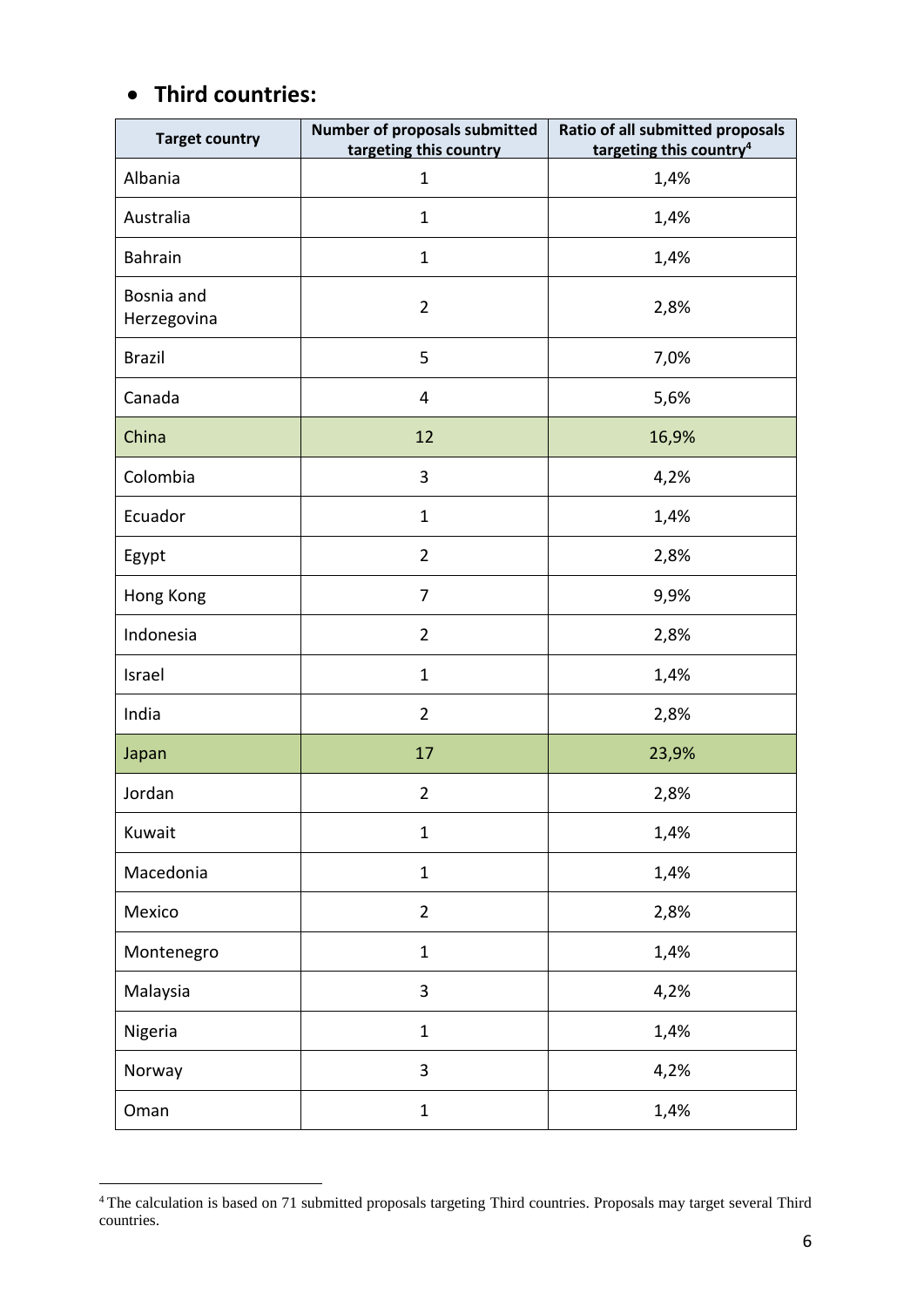| Philippines                 | $\mathbf{1}$   | 1,4%  |
|-----------------------------|----------------|-------|
| Qatar                       | $\overline{2}$ | 2,8%  |
| Russia                      | $\mathbf{1}$   | 1,4%  |
| Saudi Arabia                | 5              | 7,0%  |
| Senegal                     | $\mathbf{1}$   | 1,4%  |
| Serbia                      | $\overline{2}$ | 2,8%  |
| Singapore                   | 6              | 8,5%  |
| South Korea                 | 7              | 9,9%  |
| Switzerland                 | 5              | 7,0%  |
| Taiwan                      | 3              | 4,2%  |
| Thailand                    | 6              | 8,5%  |
| Turkey                      | $\mathbf{1}$   | 1,4%  |
| Ukraine                     | $\mathbf{1}$   | 1,4%  |
| <b>United Arab Emirates</b> | 9              | 12,7% |
| <b>United Kingdom</b>       | 12             | 16,9% |
| <b>United States</b>        | 10             | 14,1% |
| Vietnam                     | 6              | 8,5%  |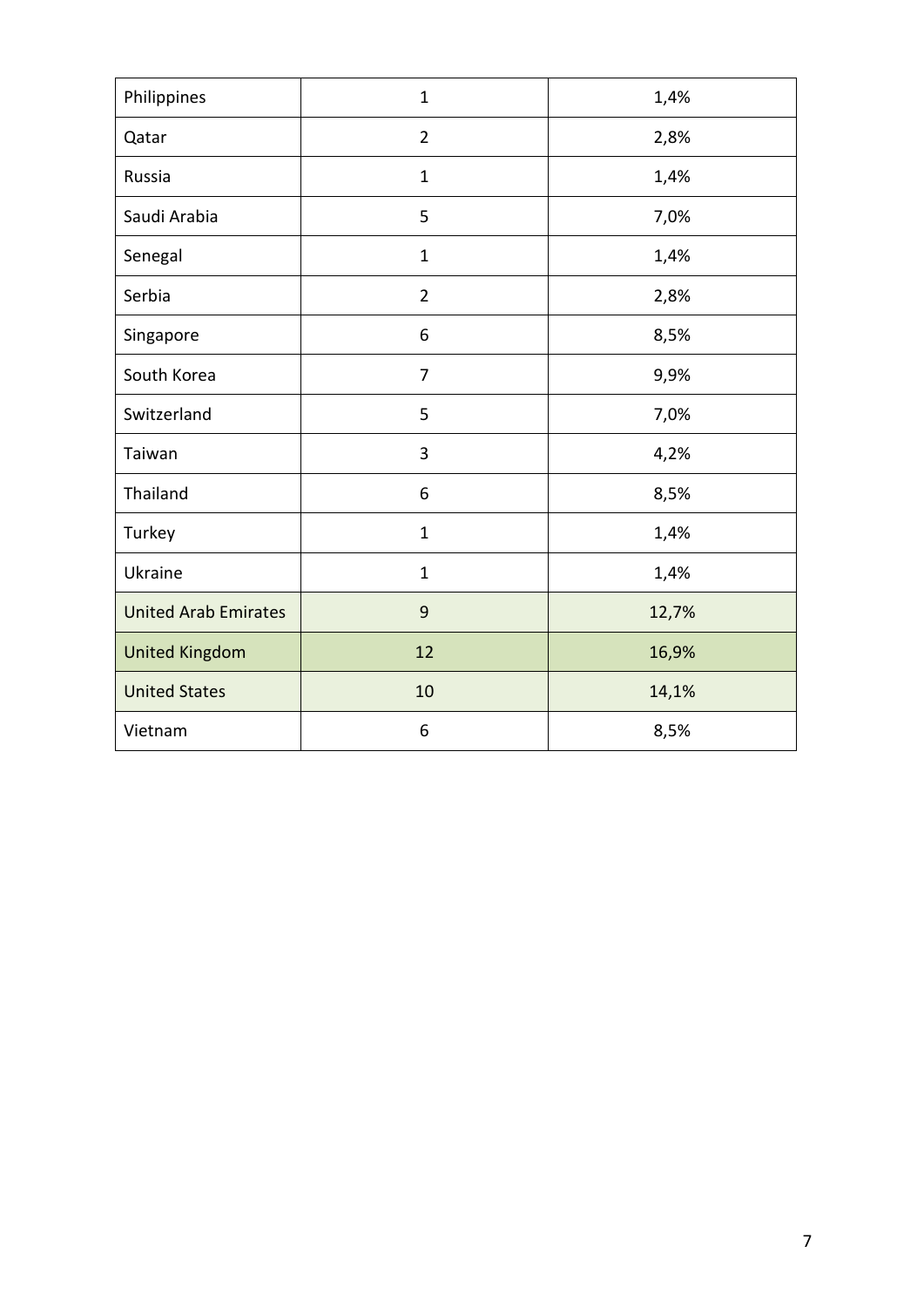## **6. Proposals by product/sector**

| <b>Product</b>                                                           | <b>Number of</b><br>proposals<br>covering the<br>product | <b>Budget</b><br>requested |
|--------------------------------------------------------------------------|----------------------------------------------------------|----------------------------|
| <b>Basket</b>                                                            | 63                                                       | 90.403.796,61              |
| Fruit (fresh or dried)                                                   | 16                                                       | 41.498.049                 |
| Vegetables (fresh, chilled and dried) excluding<br>sweetcorn             | 4                                                        | 3.987.377                  |
| Bread, pastry, cakes, confectionery, biscuits and<br>other baker's wares | $\mathbf{1}$                                             | 1.209.351                  |
| Cut flowers and plants, bulbs roots and live<br>plants                   | $\overline{2}$                                           | 2.394.530                  |
| Other eligible products                                                  | 3                                                        | 15.160.869                 |
| Dairy products (excl. Cheese)                                            | 2                                                        | 2.621.992                  |
| Cheese                                                                   | 7                                                        | 8.800.611                  |
| Honey and beekeeping products                                            | 1                                                        | 520.863                    |
| Preparations of vegetables, fruit or nuts (incl.<br>table olives)        | 7                                                        | 8.624.050                  |
| Sheep and goat meat (fresh, chilled and frozen)                          | 3                                                        | 2.112.830                  |
| Spirits, liqueurs and vermouth                                           | 2                                                        | 4.514.384                  |
| Wine, cider and vinegar                                                  | 5                                                        | 3.507.406,8                |
| Olive oil                                                                | 6                                                        | 14.751.226                 |
| Meat preparations                                                        | 5                                                        | 5.797.014                  |
| Vegetable oils other than olive oils                                     | 1                                                        | 597.050                    |
| Eggs                                                                     | $\overline{2}$                                           | 1.795.100                  |
| Bovine meat (fresh, chilled and frozen)                                  | $\overline{2}$                                           | 2.934.509                  |
| Pork meat (fresh, chilled and frozen)                                    | 4                                                        | 7.571.977,29               |
| Cereals                                                                  | 3                                                        | 6.859.104                  |
| Poultry meat (fresh, chilled and frozen)                                 | $\mathbf{1}$                                             | 517.143                    |
| Pet food                                                                 | $\overline{2}$                                           | 6.775.280                  |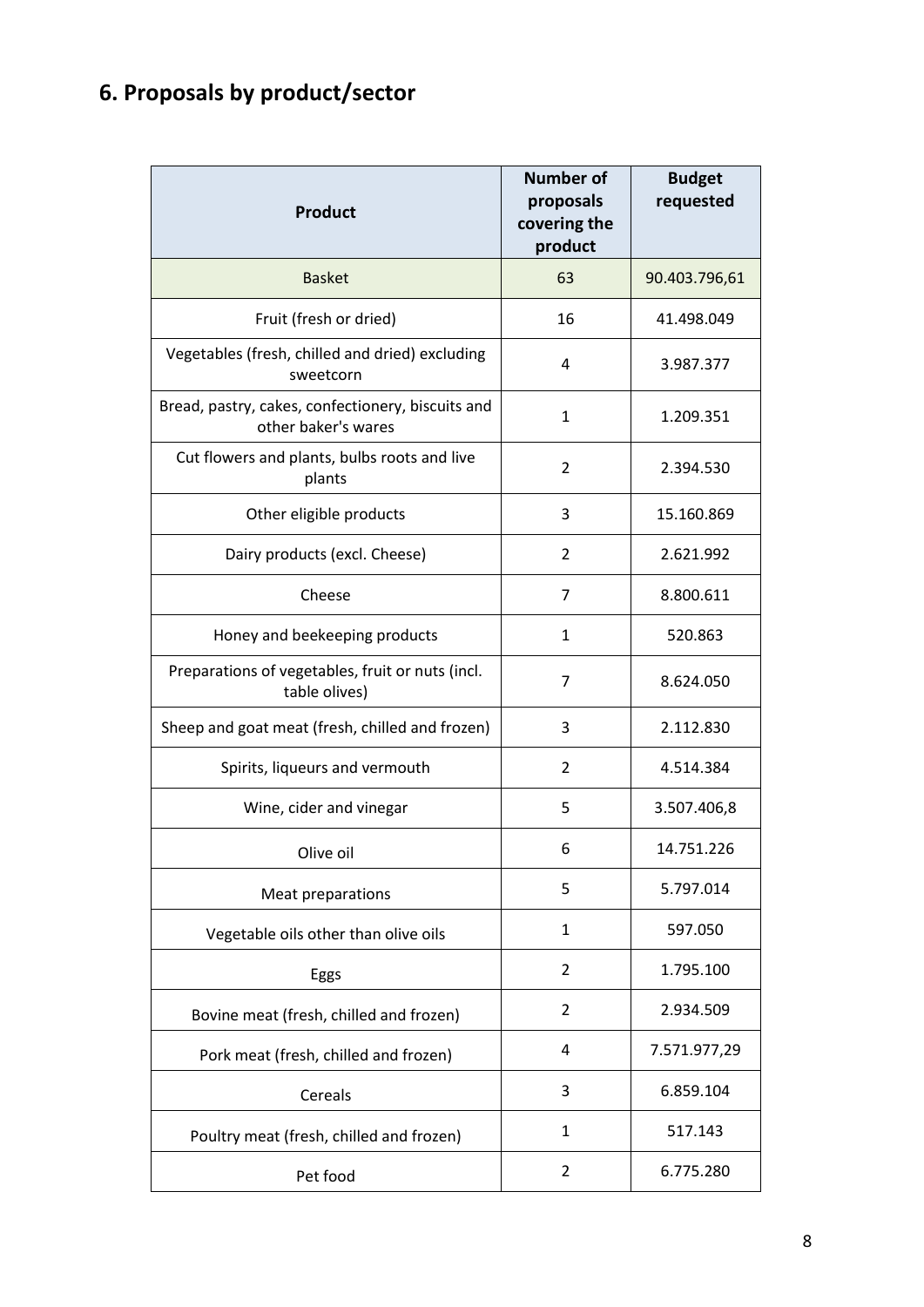| <b>Total budget requested</b> |  | 232.954.512,7 |
|-------------------------------|--|---------------|
|-------------------------------|--|---------------|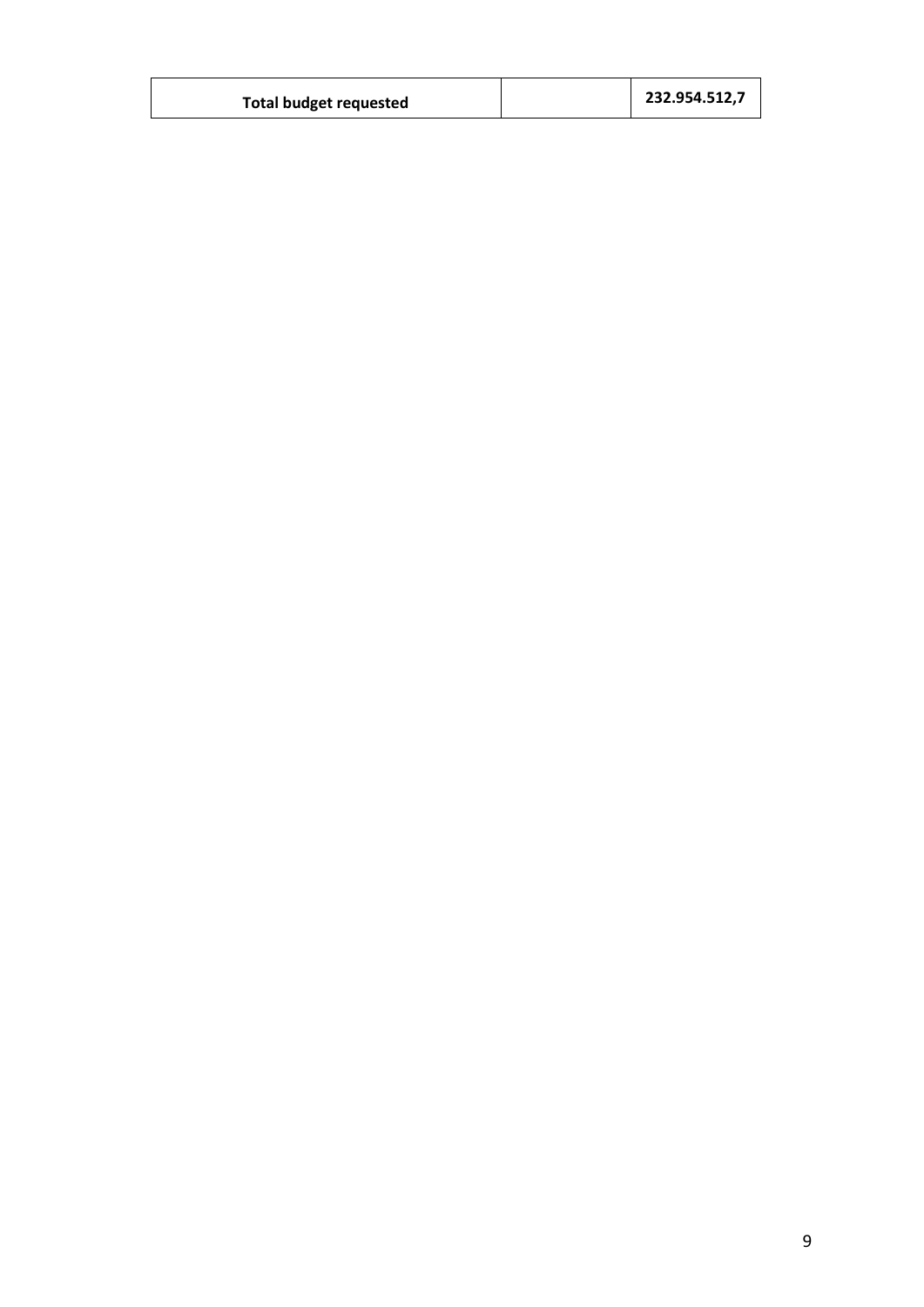### <span id="page-9-0"></span>**STATISTICS on PROPOSALS SELECTED FOR EU CO-FUNDING**

#### **1. Outcome of the evaluation**

| <b>Proposal status</b>                    | <b>Number of proposals</b> | Share of all submitted<br>proposals |
|-------------------------------------------|----------------------------|-------------------------------------|
| Accepted                                  | 52                         | 36,6%                               |
| <b>Reserve list</b>                       | 12                         | 8,5%                                |
| <b>Rejected (insufficient</b><br>funding) | 43                         | 30,3%                               |
| <b>Rejected (below threshold)</b>         | 16                         | 11,3%                               |
| Ineligible/Inadmissible                   | 19                         | 13,4%                               |
| <b>Total</b>                              | 142                        | 100%                                |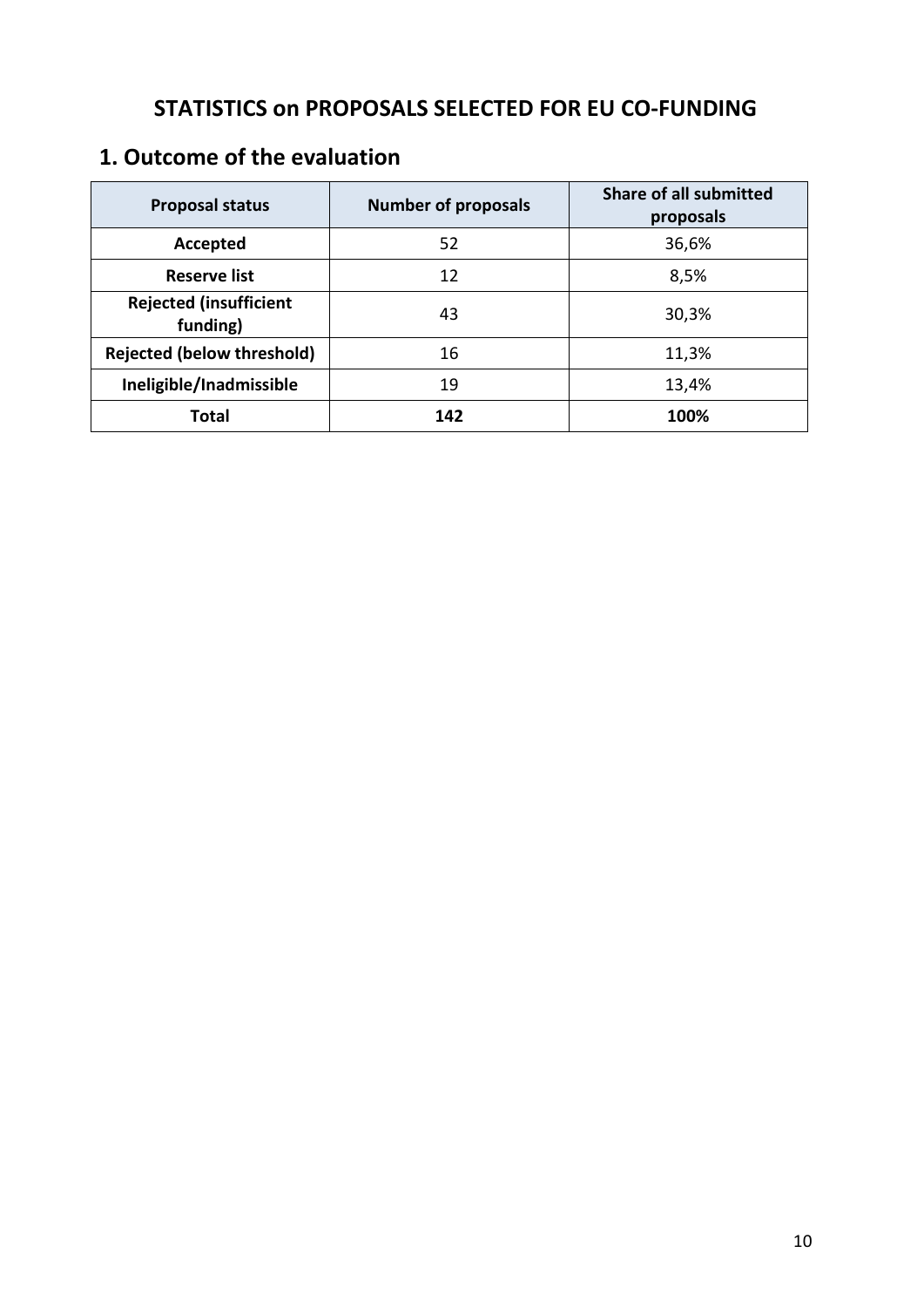### **2. Number of accepted proposals, volumes of requested grants and consumption of indicative budget**

| <b>Topic</b>                                    | <b>Number of</b><br>accepted<br>proposals | <b>Requested</b><br>grant (EUR) | Available<br>budget (EUR) | <b>Share of</b><br>requested/<br>available<br>budget <sup>5</sup> |
|-------------------------------------------------|-------------------------------------------|---------------------------------|---------------------------|-------------------------------------------------------------------|
| AGRIP-SIMPLE-2021-IM-<br>EU QS                  | 7                                         | 8.158.026                       | 5.000.000                 | 163%                                                              |
| AGRIP-SIMPLE-2021-IM-<br><b>ORGANIC</b>         | 5                                         | 4.790.520                       | 6.000.000                 | 80%                                                               |
| AGRIP-SIMPLE-2021-IM-<br><b>SUSTAINABLE</b>     | 4                                         | 5.475.259                       | 6.000.000                 | 91%                                                               |
| AGRIP-SIMPLE-2021-IM-<br><b>PROPER-DIET</b>     | 3                                         | 8.723.766                       | 9.100.000                 | 96%                                                               |
| AGRIP-SIMPLE-2021-IM-<br><b>CHARACTERISTICS</b> | 4                                         | 8.404.403                       | 6.000.000                 | 140%                                                              |
| AGRIP-SIMPLE-2021-TC-<br><b>ASIA</b>            | 8                                         | 15.263.046                      | 16.300.000                | 94%                                                               |
| AGRIP-SIMPLE-2021-TC-<br><b>AMERICAS</b>        | 3                                         | 6.571.300                       | 8.300.000                 | 79%                                                               |
| AGRIP-SIMPLE-2021-TC-<br><b>OTHERS</b>          | 15                                        | 23.852.091                      | 12.300.000                | 194%                                                              |
| AGRIP-SIMPLE-2021-TC-<br><b>ORGANIC</b>         | 3                                         | 4.613.886                       | 12.000.000                | 39%                                                               |
| <b>TOTAL</b>                                    | 52                                        | 85.852.297                      | 86.000.000                | 99,8%                                                             |

 $5$  This amount indicates the ratio between the requested and the available budget.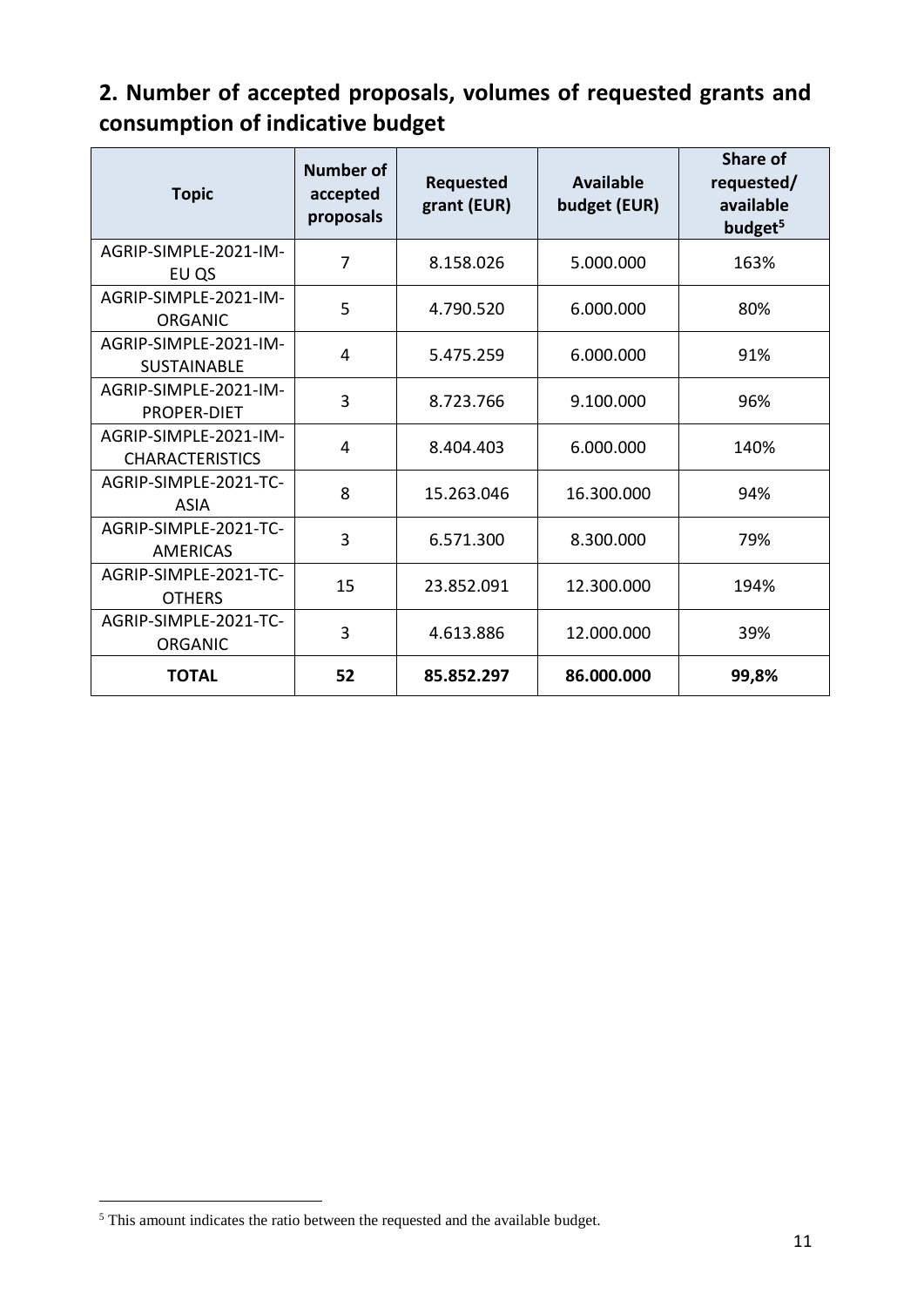### **3. Minimum score of accepted proposals by topic**



#### **4. Number of applicants in accepted proposals by type of proposing organisation**

| Type of proposing organisation                          | <b>Number of applicants</b><br>(coordinators + partners) | % of total |
|---------------------------------------------------------|----------------------------------------------------------|------------|
| Agri-food sector body                                   | 11                                                       | 18         |
| Member State-level trade or<br>inter-trade organisation | 26                                                       | 41         |
| Producer association                                    | 26                                                       | 41         |
| Total                                                   | 63                                                       | 100        |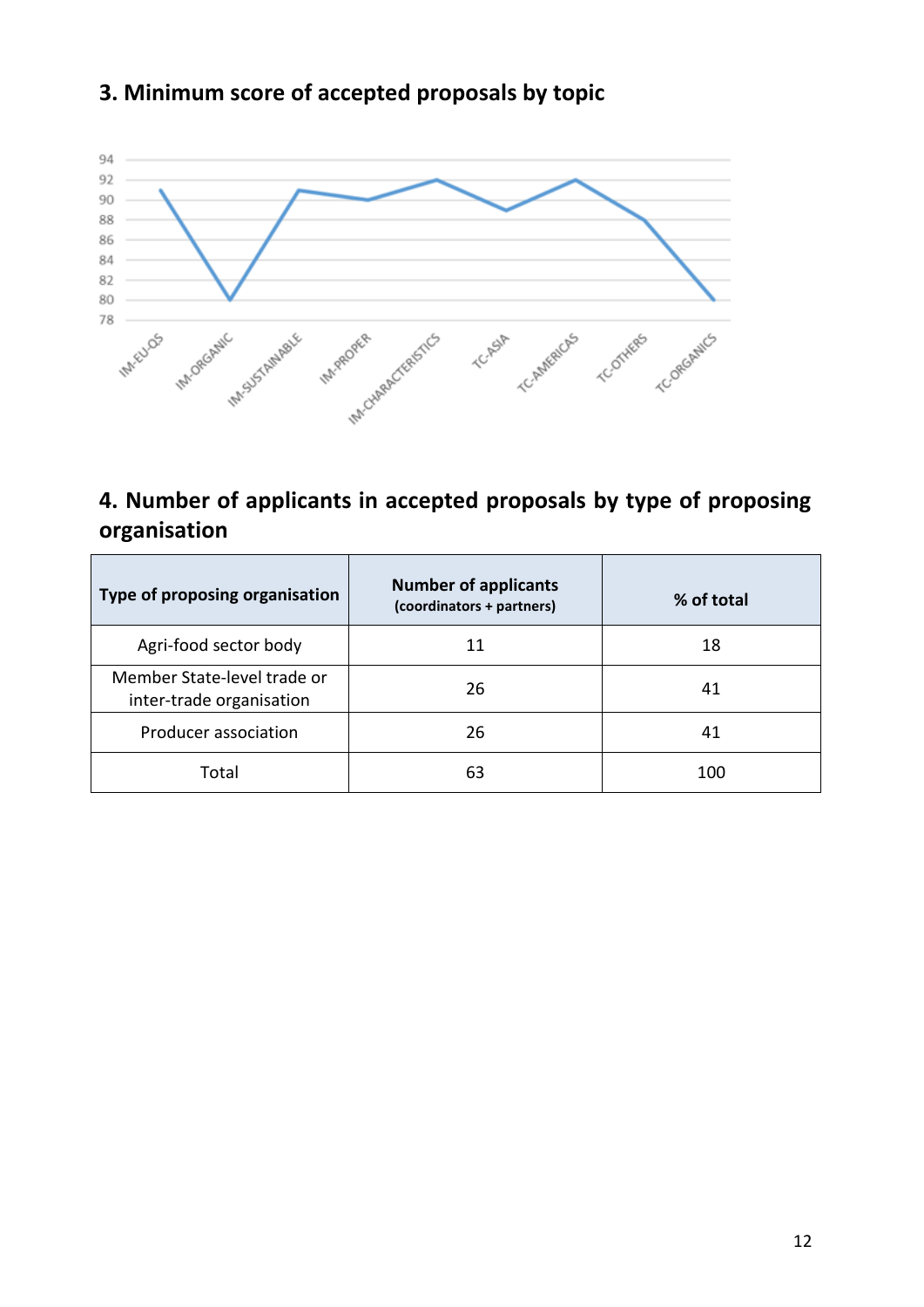| <b>Quality scheme</b>     | <b>Number of proposals</b> | % of total |
|---------------------------|----------------------------|------------|
| EU quality scheme         | 17                         | 33         |
| National quality scheme   |                            | 6          |
| Organic production method | 9                          | 17         |
| Outermost regions         |                            |            |

## **5. Number of accepted proposals by quality scheme to be promoted**

### **6. Accepted proposals by Member State of the applicant**

| Country         | <b>Number of</b><br><b>COORDINATORS</b> | <b>Number of</b><br><b>PARTNERS</b> | <b>Total</b>            |
|-----------------|-----------------------------------------|-------------------------------------|-------------------------|
| Belgium         | 4                                       |                                     | $\overline{\mathbf{4}}$ |
| France          | $\overline{9}$                          | $\mathbf{1}$                        | 10                      |
| Greece          | 11                                      | $\overline{2}$                      | 13                      |
| Ireland         | 3                                       |                                     | 3                       |
| Italy           | 11                                      | $\overline{7}$                      | 18                      |
| Latvia          | $\mathbf{1}$                            |                                     | $\mathbf{1}$            |
| Poland          | 4                                       |                                     | 4                       |
| Portugal        | $\mathbf{1}$                            |                                     | $\mathbf{1}$            |
| Romania         | $\mathbf{1}$                            |                                     | $\mathbf{1}$            |
| Spain           | 6                                       | $\mathbf{1}$                        | $\overline{7}$          |
| The Netherlands | $\mathbf{1}$                            |                                     | 1                       |
| <b>Total</b>    | 52                                      | 11                                  | 63                      |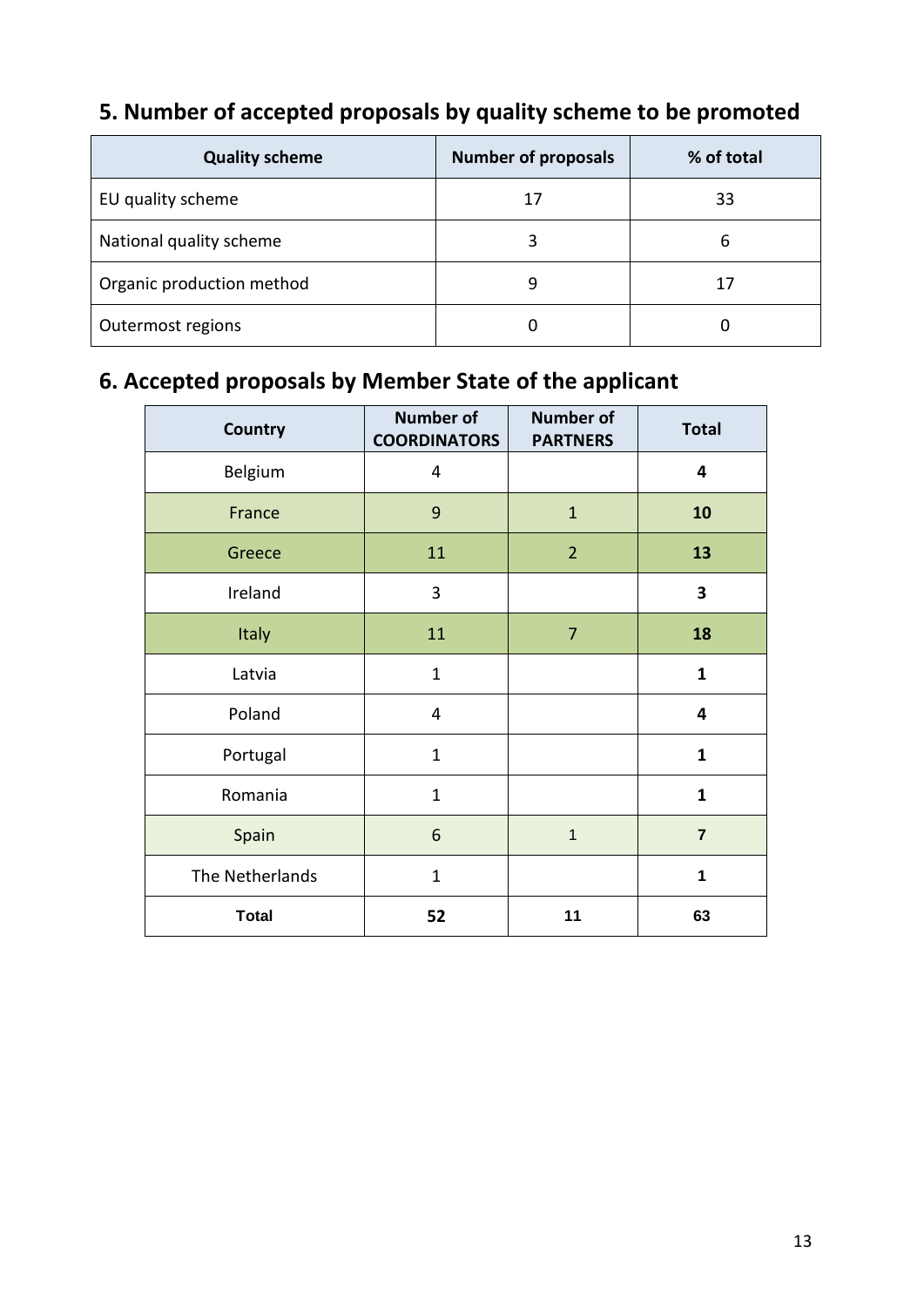### **7. Target markets of accepted proposals**

| <b>Target market</b>   | <b>Number of</b><br>proposals | Share of total n°<br>of accepted<br>proposals | <b>Budget</b><br>requested | Share of total<br>budget |
|------------------------|-------------------------------|-----------------------------------------------|----------------------------|--------------------------|
| <b>INTERNAL MARKET</b> | 23                            | 44%                                           | 35.551.974                 | 41,4%                    |
| THIRD COUNTRIES        | 29                            | 56%                                           | 50.300.323                 | 58,6%                    |
| <b>Total</b>           | 52                            | 100%                                          | 85.852.297                 | 100%                     |

#### **In detail:**

 $\overline{a}$ 

#### **Internal market:**

| <b>Target</b><br>country | <b>Number of proposals</b><br>accepted targeting this<br>country | <b>Ratio of all accepted</b><br>proposals targeting this<br>country <sup>6</sup> |
|--------------------------|------------------------------------------------------------------|----------------------------------------------------------------------------------|
| Austria                  | 1                                                                | 4,4%                                                                             |
| <b>Belgium</b>           | 5                                                                | 21,7%                                                                            |
| Cyprus                   | 1                                                                | 4,4%                                                                             |
| Denmark                  | $\overline{2}$                                                   | 8,7%                                                                             |
| France                   | 10                                                               | 43,5%                                                                            |
| Germany                  | 11                                                               | 47,8%                                                                            |
| Greece                   | 5                                                                | 21,7%                                                                            |
| <b>Italy</b>             | 6                                                                | 26,1%                                                                            |
| Latvia                   | 1                                                                | 4,4%                                                                             |
| Lithuania                | $\mathbf{1}$                                                     | 4,4%                                                                             |
| Poland                   | $\overline{2}$                                                   | 8,7%                                                                             |
| Spain                    | 4                                                                | 17,4%                                                                            |
| Sweden                   | 3                                                                | 13,0%                                                                            |
| The<br>Netherlands       | 1                                                                | 4,4%                                                                             |

<sup>&</sup>lt;sup>6</sup> The calculation is based on 23 accepted proposals targeting Internal market countries. Proposals may target several Member States.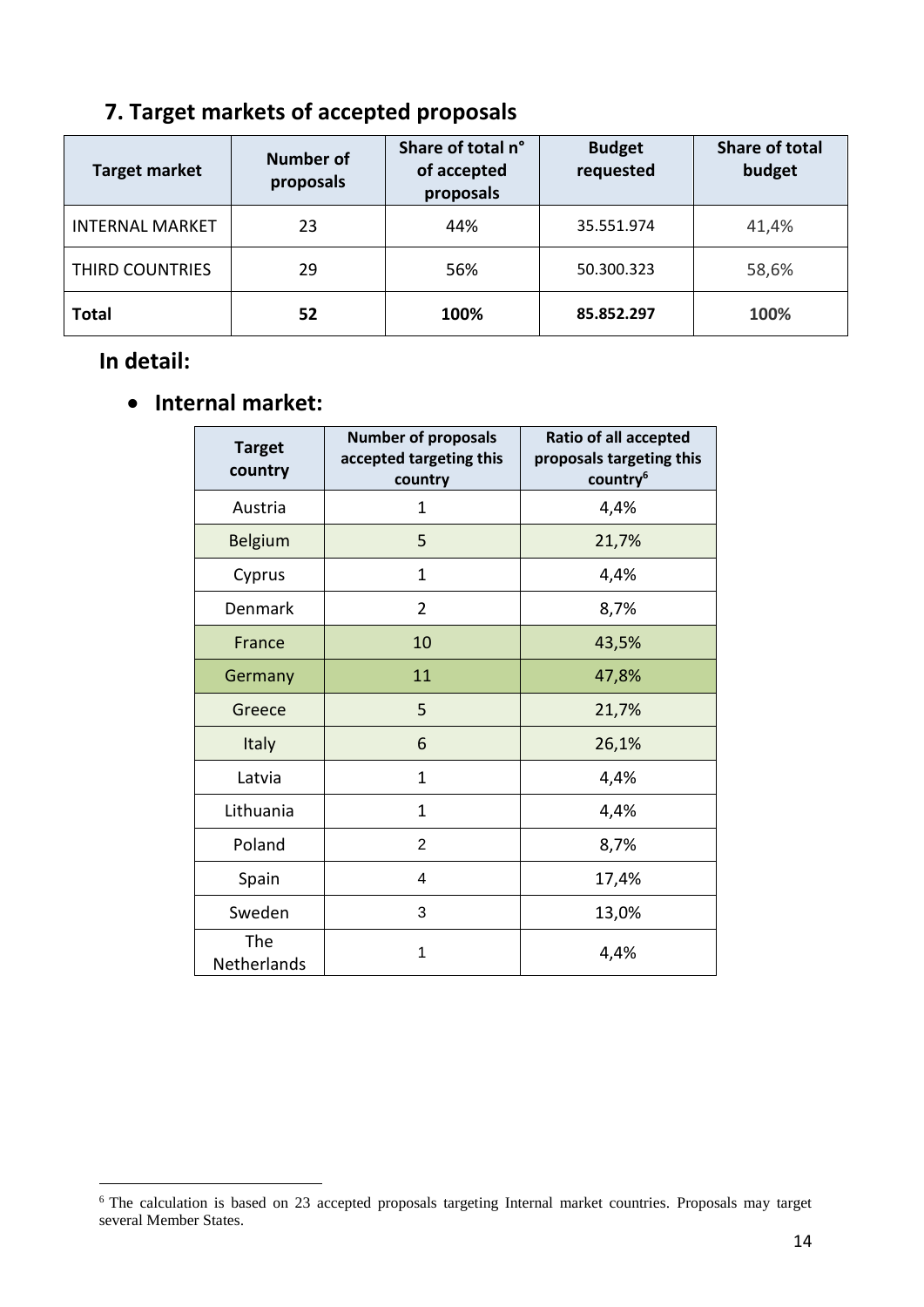#### **Third countries:**

| <b>Target</b><br>country  | <b>Number of proposals</b><br>accepted targeting this<br>country | <b>Ratio of all accepted</b><br>proposals targeting this<br>country <sup>7</sup> |
|---------------------------|------------------------------------------------------------------|----------------------------------------------------------------------------------|
| Albania                   | 1                                                                | 3,5%                                                                             |
| Australia                 | $\mathbf 1$                                                      | 3,5%                                                                             |
| <b>Bahrain</b>            | $\mathbf 1$                                                      | 3,5%                                                                             |
| Bosnia and<br>Herzegovina | $\mathbf{1}$                                                     | 3,5%                                                                             |
| <b>Brazil</b>             | $\mathbf 1$                                                      | 3,5%                                                                             |
| Canada                    | $\overline{2}$                                                   | 6,9%                                                                             |
| China                     | 4                                                                | 13,8%                                                                            |
| Colombia                  | $\mathbf 1$                                                      | 3,5%                                                                             |
| Egypt                     | 2                                                                | 6,9%                                                                             |
| Hong Kong                 | $\mathbf{1}$                                                     | 3,5%                                                                             |
| Indonesia                 | $\mathbf 1$                                                      | 3,5%                                                                             |
| Israel                    | $\mathbf{1}$                                                     | 3,5%                                                                             |
| Japan                     | 7                                                                | 24,1%                                                                            |
| Jordan                    | $\overline{2}$                                                   | 6,9%                                                                             |
| Kuwait                    | $\mathbf 1$                                                      | 3,5%                                                                             |
| Macedonia                 | 1                                                                | 3,5%                                                                             |
| Mexico                    | $\mathbf{1}$                                                     | 3,5%                                                                             |
| Montenegro                | $\mathbf 1$                                                      | 3,5%                                                                             |
| Malaysia                  | $\mathbf{1}$                                                     | 3,5%                                                                             |
| Norway                    | $\mathbf 1$                                                      | 3,5%                                                                             |
| Oman                      | $\mathbf{1}$                                                     | 3,5%                                                                             |
| Philippines               | $\mathbf{1}$                                                     | 3,5%                                                                             |
| Qatar                     | $\mathbf{1}$                                                     | 3,5%                                                                             |
| Russia                    | $\mathbf{1}$                                                     | 3,5%                                                                             |
| Saudi Arabia              | 3                                                                | 10,3%                                                                            |
| Singapore                 | $\overline{2}$                                                   | 6,9%                                                                             |
| South Korea               | 3                                                                | 10,3%                                                                            |
| Switzerland               | $\overline{2}$                                                   | 6,9%                                                                             |

 $7$  The calculation is based on 29 accepted proposals targeting Third countries. Proposals may target several Third countries.